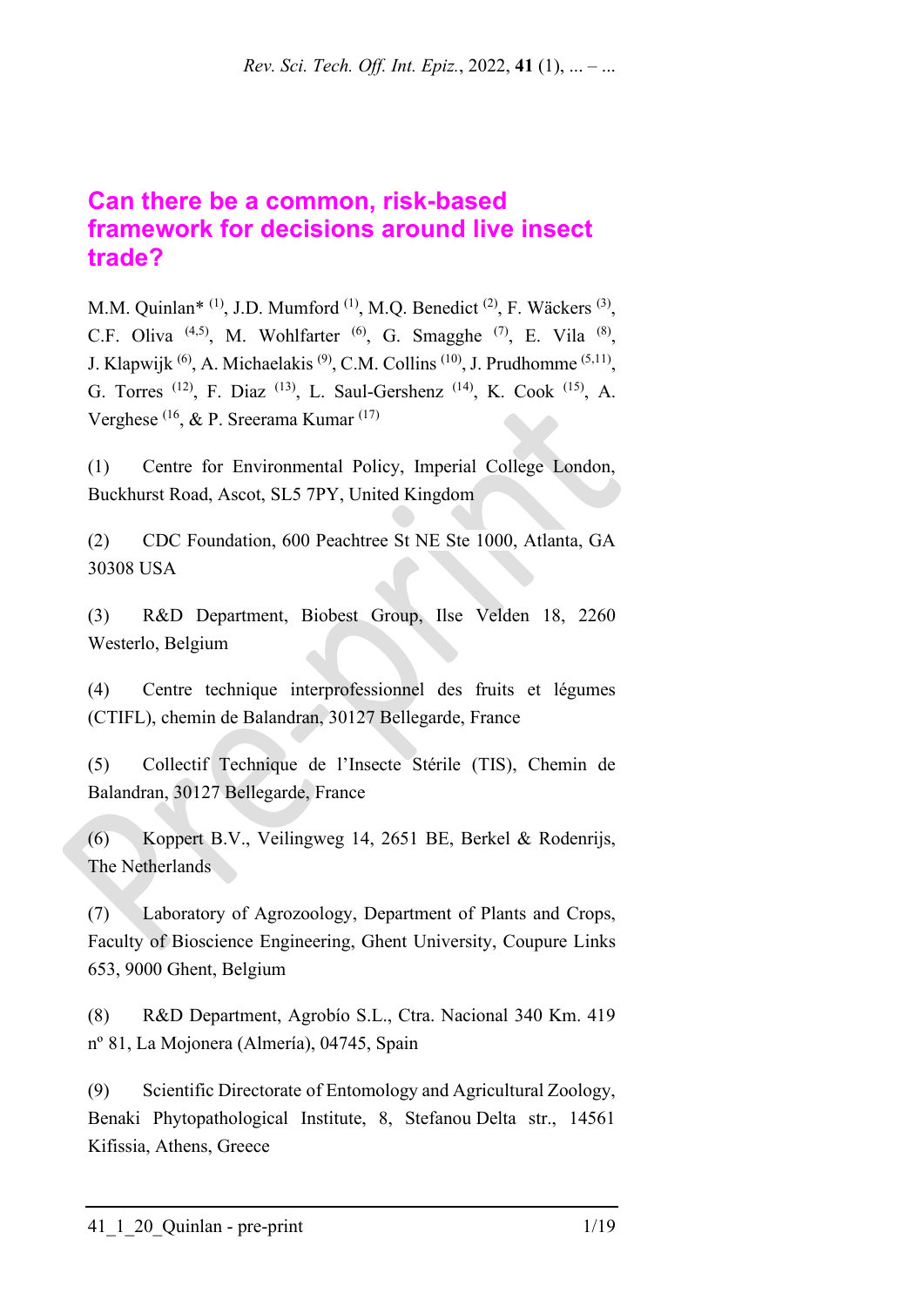(10) Centre for Environmental Policy, Imperial College London, The Weeks Building, 16-18 Prince's Gardens, London SW7 1NE, UK

(11) MIVEGEC Univ Montpellier, IRD, CNRS, Centre IRD, 911 avenue Agropolis, 34394, Montpellier, France

(12) Science Department, World Organisation for Animal Health (OIE), 12 Rue de Prony, 75017 Paris, France

(13) Preparedness and Resilience Department, World Organisation for Animal Health, 12 Rue de Prony, 75017 Paris, France

(14) Department of Entomology and Nematology, University of California, Davis, CA 95616, USA

(15) Bloomington Drosophila Stock Center, Department of Biology, Indiana University, 1001 East 3rd St., Bloomington, Indiana, 47405- 3700, USA

(16) International Phytosanitary Research and Services, 139, Second Main, Domlur Second Stage, Bengaluru 560 071, India; Formerly, Indian Council of Agricultural Research – National Bureau of Agricultural Insect Resources, P.O. Box 2491, H.A. Farm Post, Hebbal, Bengaluru 560 024, India

(17) Indian Council of Agricultural Research – National Bureau of Agricultural Insect Resources, P.O. Box 2491, H.A. Farm Post, Hebbal, Bengaluru 560 024, India

\*Corresponding author: [m.quinlan@imperial.ac.uk](mailto:m.quinlan@imperial.ac.uk)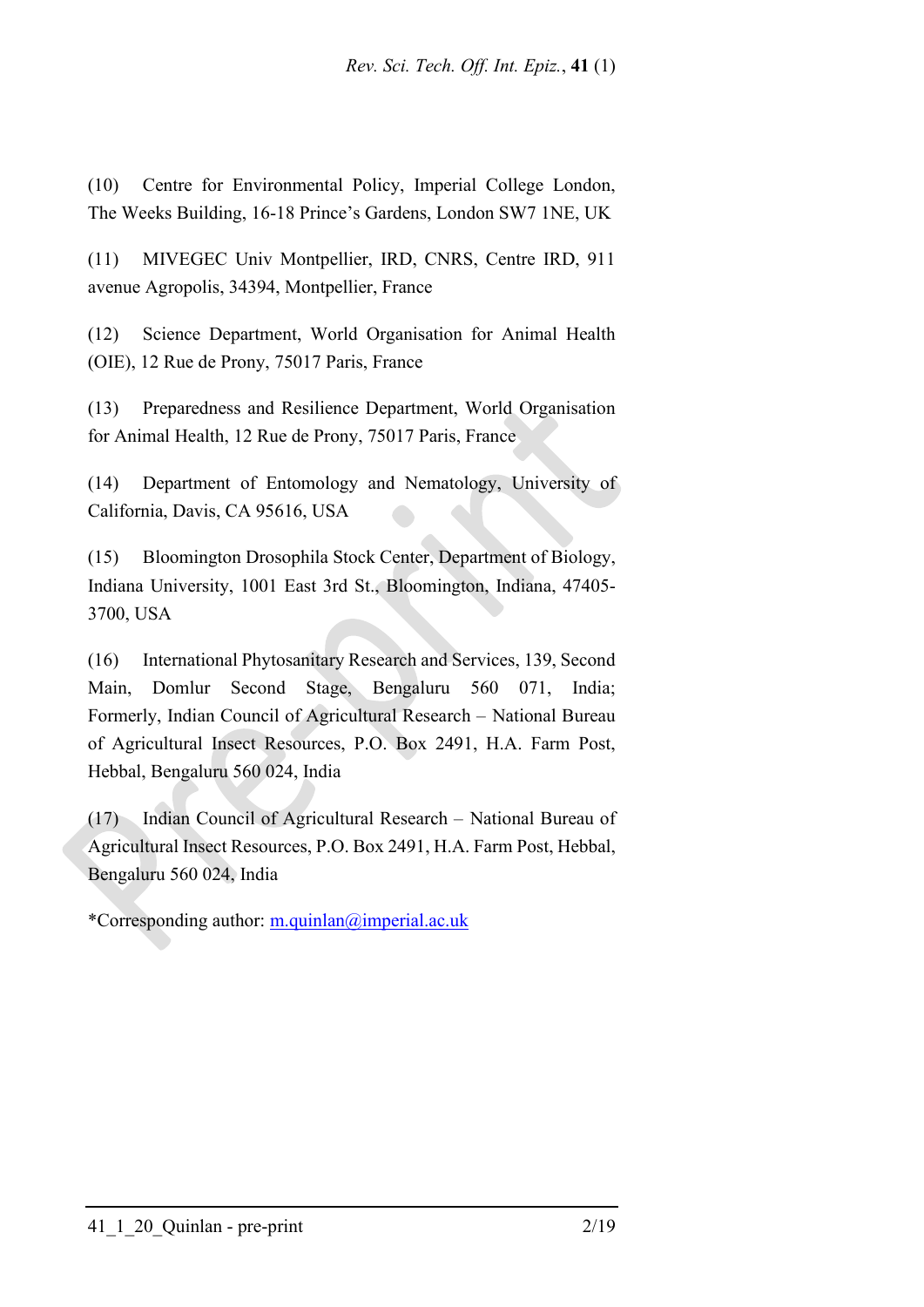#### **Summary**

A network of scientists involved in shipment of live insects has met and generated a series of articles on issues related to live insect transport. The network is diverse, covering large-scale commercial interests, government operated area-wide control programmes, biomedical research and many smaller applications, in research, education and private uses. Many insect species have a record of safe transport, pose minimal risks and are shipped frequently between countries. The routine shipments of the most frequently used insect model organism for biomedical research, *Drosophila melanogaster*, is an example. Successful largescale shipments from commercial biocontrol and pollinator suppliers also demonstrate precedents for low-risk shipment categories, delivered in large volumes to high quality standards. Decision makers need access to more information (publications or official papers) which details actual risks from the insects themselves or their possible contaminants, and should propose proportionate levels of management. There may be harm to source environments when insects are collected directly from the wild, and there may be harm to receiving environments. Several risk frameworks include insects and various international coordinating bodies, with experience of guidance on relevant risks, exist. All stakeholders would benefit from an integrated overview of guidance for insect shipping, with reference to types of risk and categories of magnitude, without trying for a single approach requiring universal agreement. Proposals for managing uncertainty and lack of data for smaller or infrequent shipments, for example, must not disrupt trade in large volumes of live insects, which are already supporting strategic objectives in several sectors.

#### **Keywords**

Insect – Trade – Risk analysis – Intergovernmental treaties and organisations – Courier services

### **Introduction**

This thematic issue of the World Organisation for Animal Health (OIE) *Scientific and Technical Review*, and earlier discussions reported by Imperial College London (1), identified a series of potential risks arising from live insect trade. This article considers those risks related to the nature of the living and time-sensitive cargo, while recognising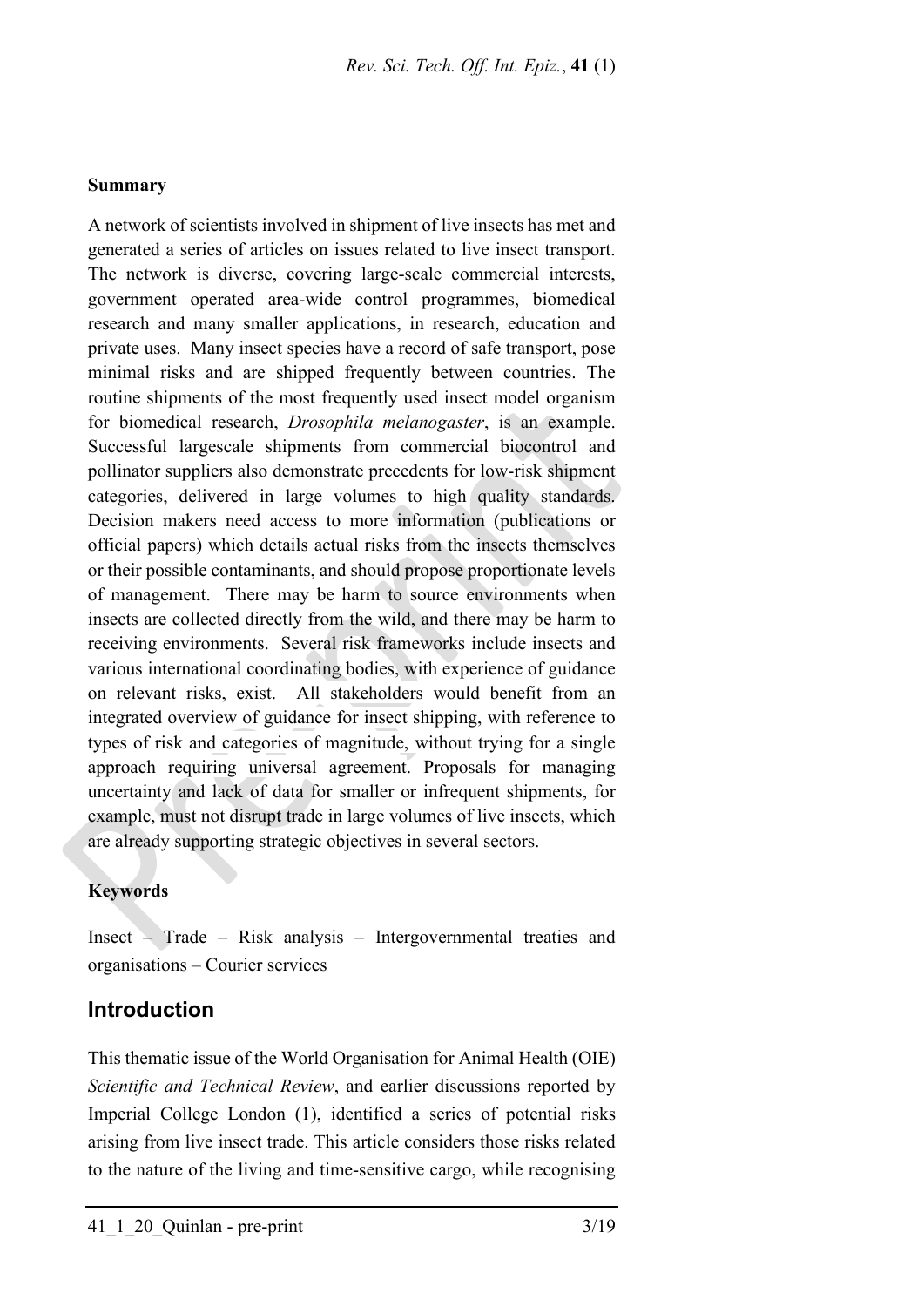that negative outcomes can occur if the motivation and intended use for trade and effectiveness of regulation are not taken into account along with biological factors (2).

Risks *to* the trade not addressed here relate to market factors (e.g., cost of production; supply competition), or disruption of routine air traffic due to natural disasters (e.g., 3) or the impact of uncertainties in travel policies such as those related to the Covid-19 pandemic (4), all of which may affect the safety, efficiency and quality of insect transport. Perceptions around potential threats, such as terrorist attacks, have also resulted in additional security requirements, which hinder live insect trade, without a direct causal link to the perceived harm (5). Such risks will continue to challenge global trade but are not unique to live insect trade.

During the course of the past year, several of the authors from this network discussed their experiences with the aim of deriving improved conditions for international live insect trade. The aim of the discussions was not to reach a final conclusion by the time of publication, but rather to clarify issues and propose solutions. As laid out by the OIE Director General Éloit (Preface (6), this issue), the aim of the thematic edition is to open this important discussion to a range of stakeholders with the varied perceptions.

Oliva *et al.* (7, this issue) document what is already recognised in the sector: that complexity in regulation leads to undeclared trade. Parallel trade that eludes management increases the very risks all parties seek to avoid. For this reason, and to improve efficiency for those already shipping insects, the question arose whether a common framework could be developed to manage risks from live insect trade more proportionally and rationally than is the current practice. Such a framework, using vocabulary and language understandable to all stakeholders, should include aspects of evaluation, classification and management of the risks identified. This framework should direct the user to options that are feasible in the likely settings and that are in proportion to the likelihood and potential impacts.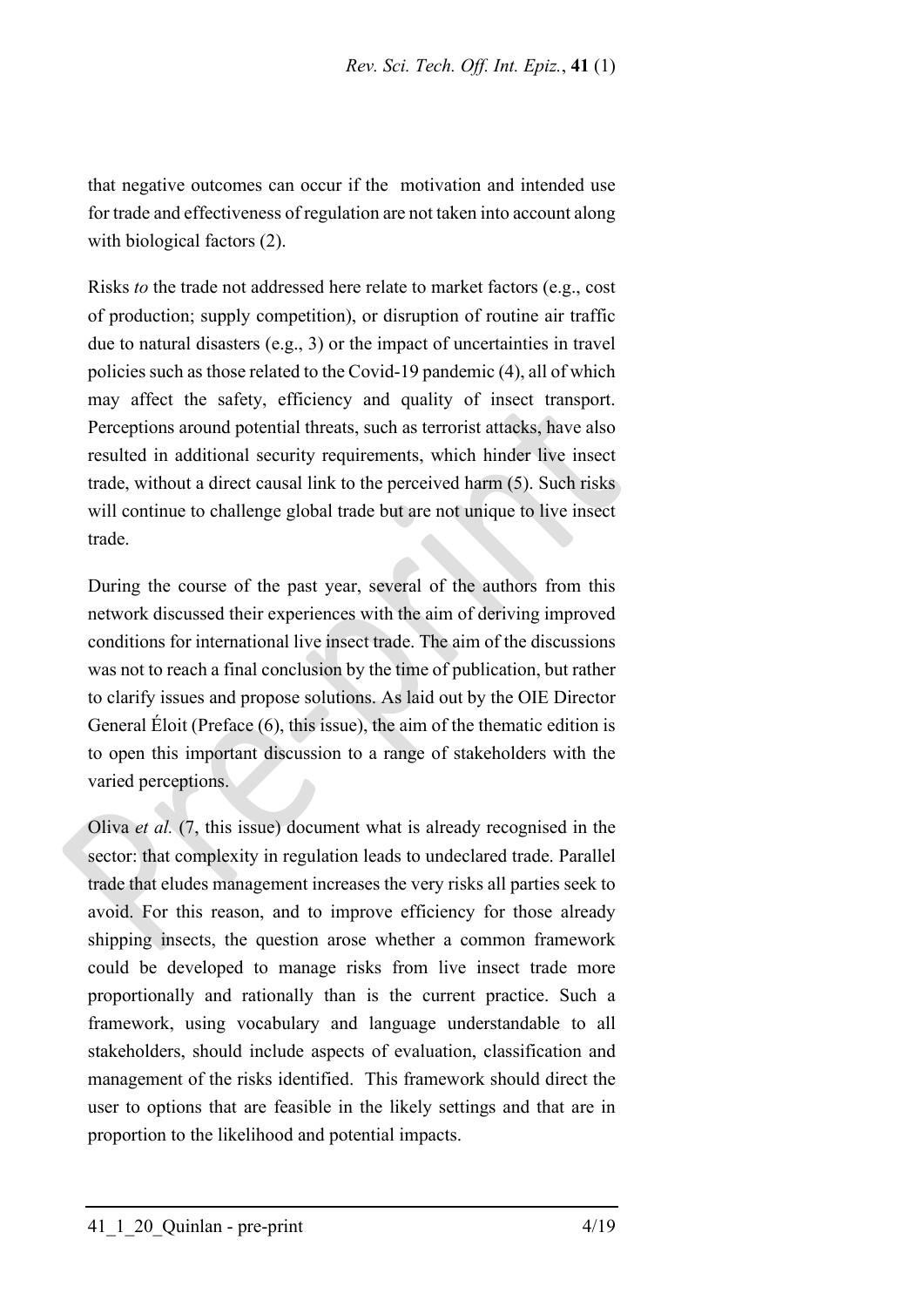Risk-based decision making is a key principle for international treaties addressing management of threats to biodiversity and plant health, and animal and human health. Harmonisation, however, is the other option that avoids each country conducting risk analysis, on a case-by-case basis. For matters relating to Sanitary and Phytosanitary Measures (SPS), harmonisation is the application of science-based standards or norms that are jointly adopted by the member countries. Harmonisation saves resources by providing transparency, consistency, and a clear reference point for precedence from existing trade to all stakeholders in the process. It is most suitable for situations in which the threat or hazard can be classified, the probability of its occurrence estimated, and broadly accepted measures and means for managing that risk are agreed. The parties involved still may seek harmonisation of principles, criteria, indicators, and so forth while not reaching specific harmonised guidance when there is too much variation in conditions, or substantial uncertainty or disagreement around the risk or the efficacy of the risk mitigation to have a detailed standard, or where solutions are not feasible for some locations or scenarios. General harmonised guidance is useful but not as resource-saving as detailed and specific guidance, which can replace the case-by-case risk analysis.

### **Factors affecting risk from shipping live insects**

Mumford & Quinlan (8, this issue) summarise the nature of the risks identified throughout this thematic issue. Three of these risk groups are primarily logistical, procedural and policy challenges: delays and loss of quality; refusal of carriage; and high and variable costs. The other group of issues relates to biologically-based risks to the environment and health, which is the focus of this section.

The risks identified from live insect trade are highly dependent upon a number of factors:

- a) the species (or biotype if expressing particular traits);
- b) their intended use;
- c) life stage(s) in the shipment (egg, larva, pupa, or adult);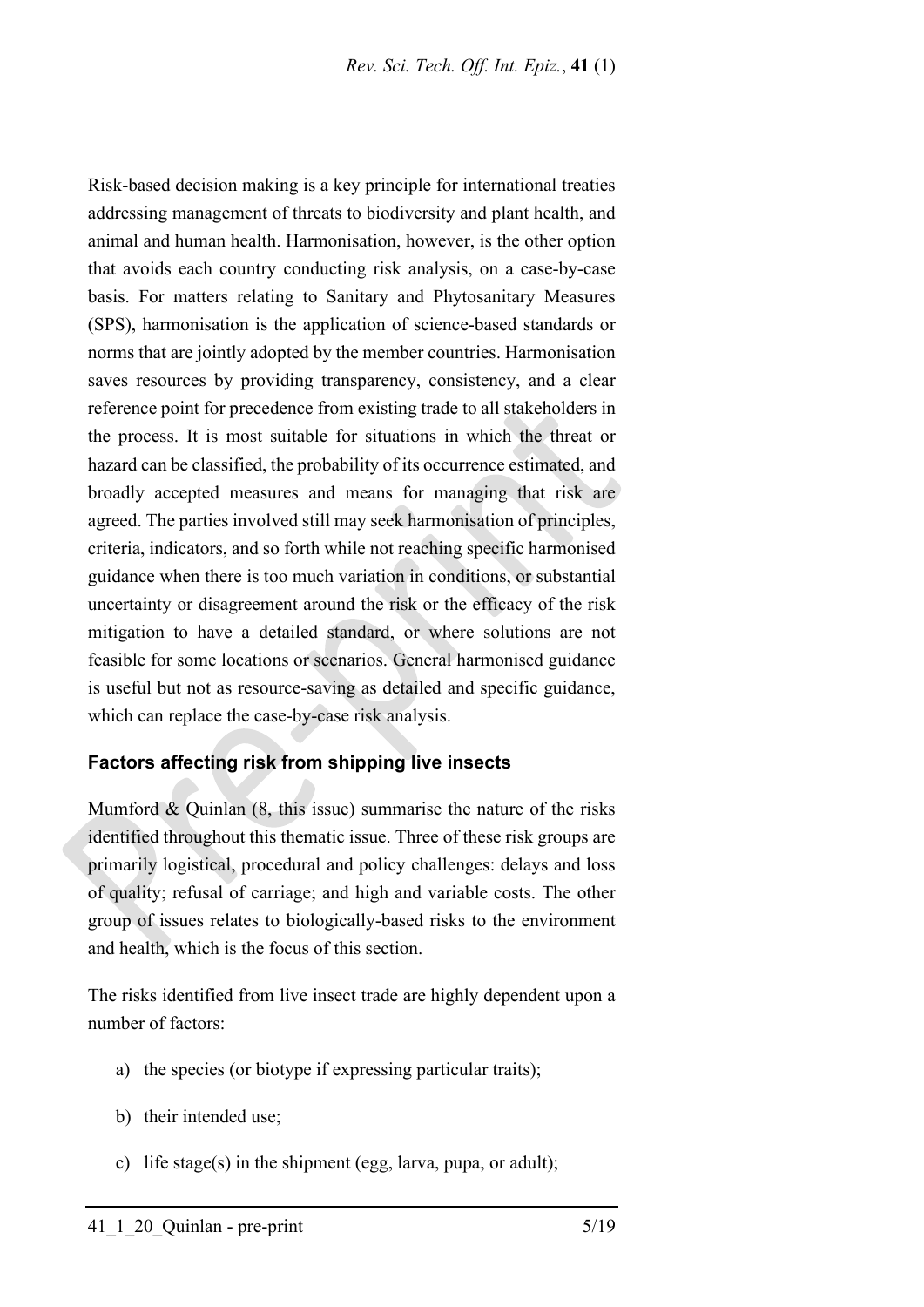- d) hardiness or ability to survive and spread under prevailing conditions (or at all, if somehow modified);
- e) capacity to transfer or vector disease; or to become a pest itself.

Many insects pose minimal risks and are shipped frequently between countries. The routine nature of such shipments presents the opportunity for evaluating risk based on volume without incident, which should lead to expedited review and processing. The insect used most frequently as a model organism for biomedical research, *Drosophila melanogaster*, falls into this category (9).

When transport data is lacking, or some risk is identified, existing frameworks such as the current OIE process for import risk assessment could be annotated for this purpose (10).

The authors agree that the production and packaging phases for large volumes of insects should be reviewed or audited rather than attempting to certify the output, insect by insect. This contrasts with the approach of certifying individual animals, which is more appropriate for livestock, for example.

Further work is needed to identify the best party or parties to carry out such review, audit or certification, when necessary, but it would require additional training for any existing national inspectorate. Some researchers have highlighted the need for third party certification of insectaries (2, 11).

In addition to describing the range of risk profiles around each factor of the trade or shipment, a common framework could support agreement on assigning responsibility, in order of the phase when it is most likely to occur:

#### *To be managed at the source*

- Loss of biodiversity due to over-harvesting or damage from harvesting from a wild population;
- Introduction of contaminants to the insects destined for transport (parasitoids, parasites, symbionts, pathogens, or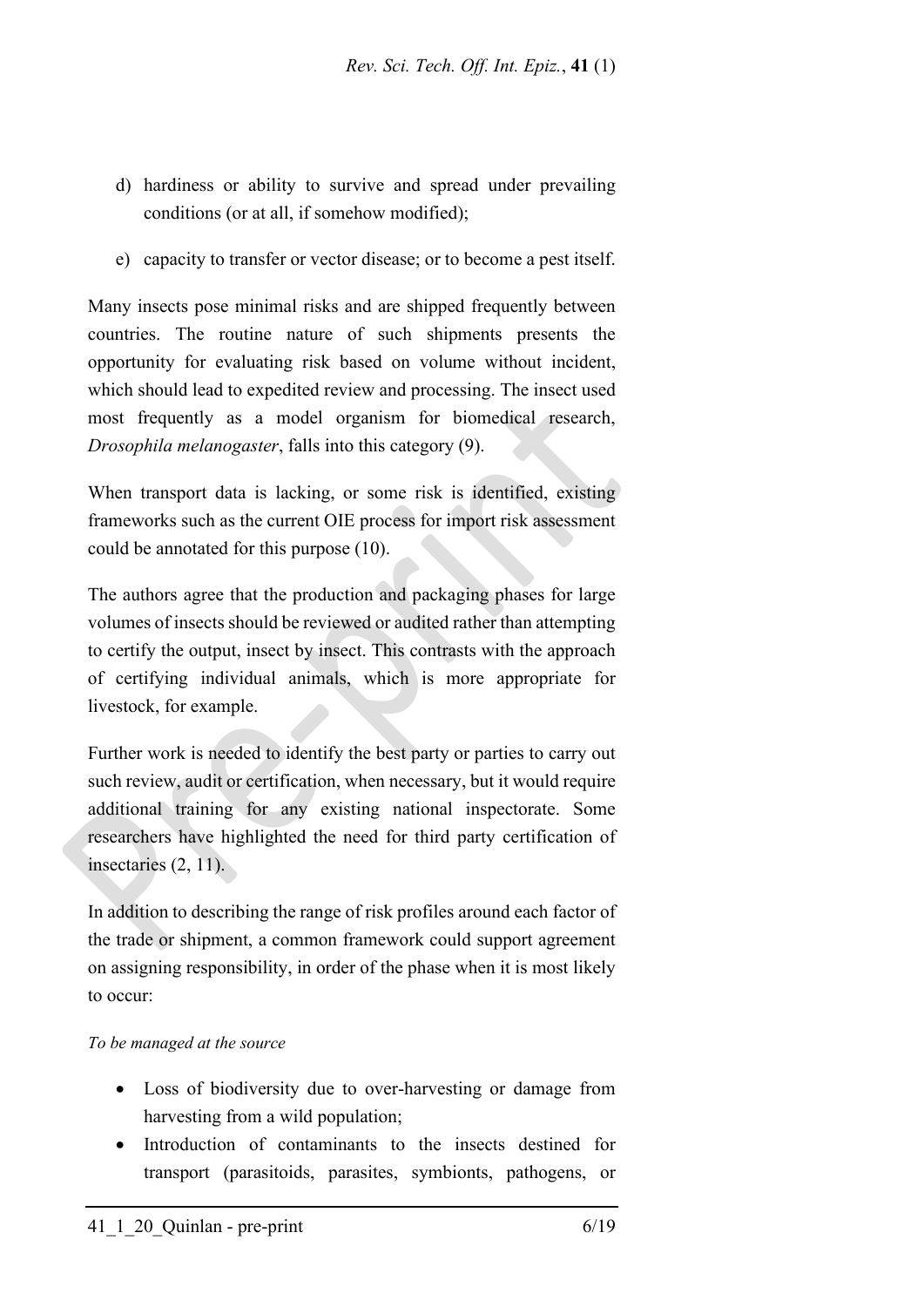otherwise associated living organisms) that could affect the health of valued insects themselves in the receiving country, facility or colony, particularly those under research and in managed production or those with protected status;

- Introduction of zoonotic or animal diseases, or plant diseases, through unintended infection of insect vectors being shipped for research or control programmes (those intentionally infected for research purposes would be destined for biosecure or quarantine facilities and handled with greater restrictions and precautions);
- Worker health issues relating to allergic response from contact with insects or other arthropods (more likely under high production scenarios).

#### *To be addressed primarily during transport*

- Lost opportunities due to high cost of transport and handling or uncertainty around acceptance of a shipment;
- Lost opportunities due to limited transport options (generally air carriers) for routes of interest, e.g., because of limited ports of entry for the shipment, or refusal by carrier to accept live insect trade;
- Damage to quality or loss of insects due to
	- o Refusal of shipment by courier, at beginning of transport or during transit;
	- o Transport delays, re-routing, or lost packages;
	- o Failure to maintain required handling or environmental conditions;
	- o Refusal or delay by transit or border control authorities, due to incorrect documentation, unclear requirements, or other miscommunications;
	- o Refusal or delay by transit or border control authorities due to lack of available staff qualified to review the shipment or documentation;
- Interruptions in research or field control programmes due to delays or reduced quality of shipped insects, which could lead to other serious impacts such as outbreaks of pests, increase in vector species, loss of biodiversity, etc.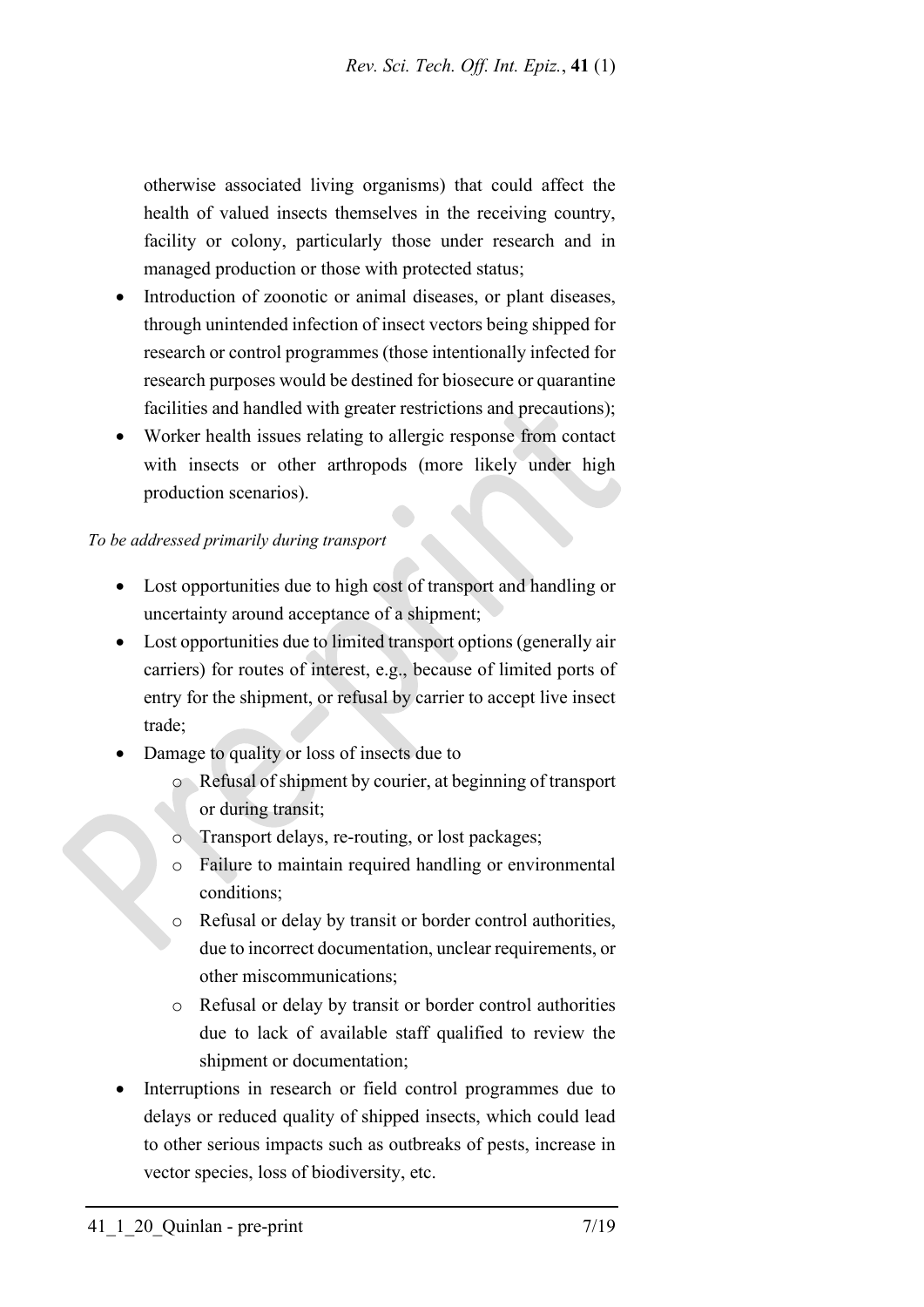• Escape of insects due to breach in packaging (that are able to survive in conditions encountered at the time of breach); emergence of insects (to adult stage, for example) due to serious delays in transport.

#### *To be managed primarily by the end users*

- Accidental introduction of invasive insects detrimental to health, food production or protection of biodiversity;
- Accidental introduction of nuisance species;
- Accidental or intentional introduction of agricultural, forestry, or zoonotic pests already present in the receiving area, but that have variations making the population harder to control, for example insecticide resistance;
- Introduction of non-native insect populations that overwhelm local population genetics, with adverse consequences to biodiversity;

As noted above, the risks associated with the transport phase are generally related more to policies and logistics than to inherent biological features. Clarifying responsibility for each of these issues, or their lack of relevance for some types of trade, will itself improve efficiency in trade.

# **Roles and Responsibilities**

There are existing guidelines, standards, and in some cases regulations that have long supported successful trade in live insects (Quinlan *et al.* (12), this issue). Several outstanding challenges could be resolved with greater awareness and coordination among the parties involved in this special trade. Table I suggests where responsibility naturally would lie in terms of ensuring safe trade and supporting effective and timely delivery.

### INSERT TABLE I

In contrast, courier services are generally private companies with concerns of their own: will my workers be safe? will there be delays or confusion around documentation? will we face some liability when we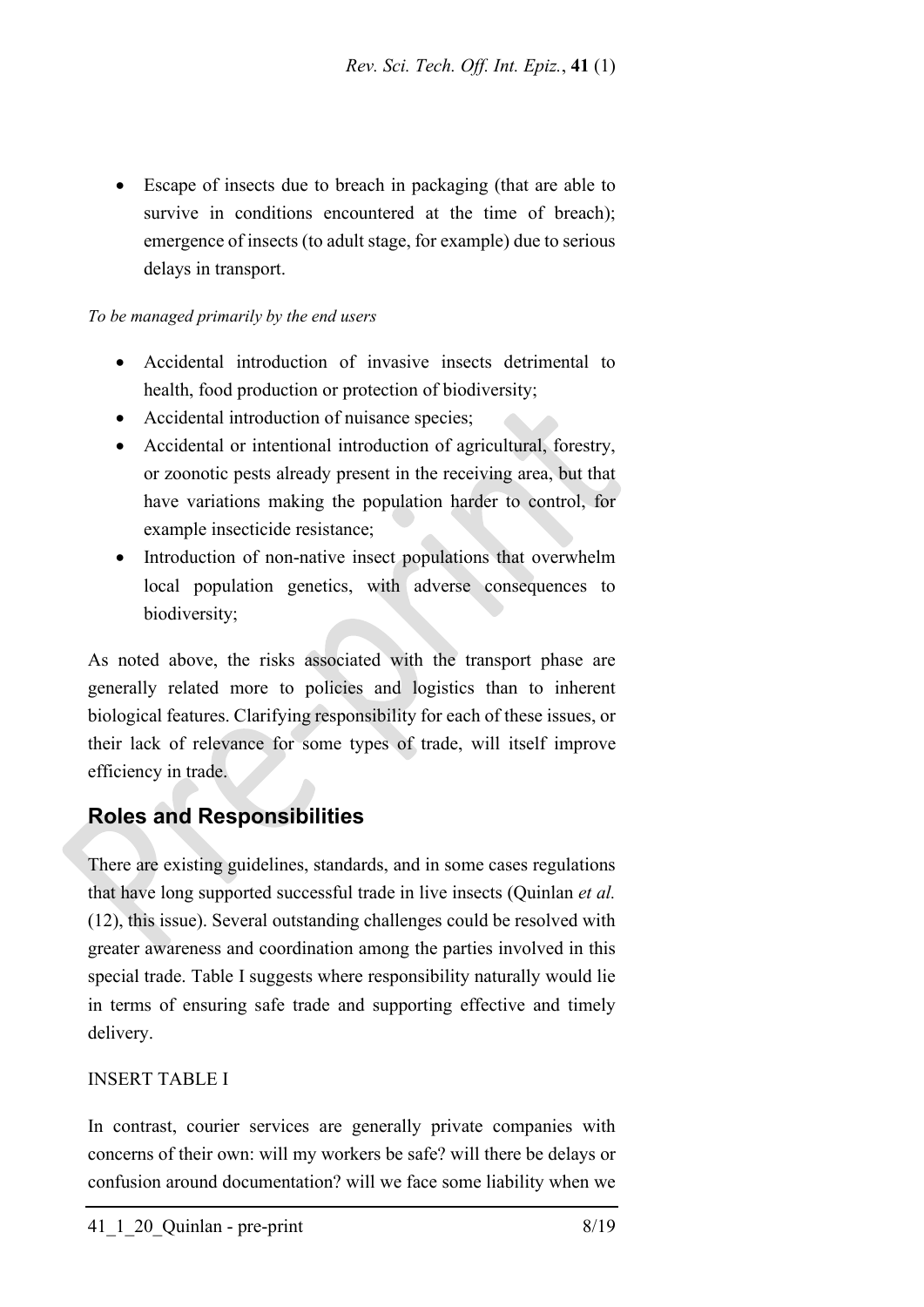cannot control the delay? It seems important to start with support to these companies by providing clear, timely information through some central, easily accessible hub or clearing house that will guarantee the most up-to-date material and the ability to explain nuances in guidance for various situations. This presents an additional role for the sectors using live insects: to encourage courier companies to participate in supporting insect uses that are aiming at more environmentally responsible behaviours and contributions to the Sustainable Development Goals.

More recent concerns presented by stakeholders, such as animal welfare for insects, may also be addressed with greater transparency within integrated guidance. Again, educational material may prove more valuable than further guidance or standards.

One immediate step, as alluded to in Mumford  $&$  Quinlan  $(8)$  is to hold meetings and form a network of interested people and invite the courier sector to work together to express concerns and potential solutions to the issues affecting international live insect trade. Such a discussion would provide a useful opportunity and platform for both the insect industry and those transporting insects to mutually understand:

- What are their experiences shipping live insects?
- What difficulties do they face?
- What would make their task easier?
- How easily are existing procedures being followed?
- How could other useful stakeholders be brought into the process by the transport sector?
- Who couriers can rely on for accurate and up-to-date information?

While those working with large scale, regular shipments of insects generally have negotiated a workable process for shipping, those handling less frequent and smaller volume shipments encounter more uncertainty.

Experience shows that carrying many types of appropriately packaged insects on passenger flights could be a safe and efficient way to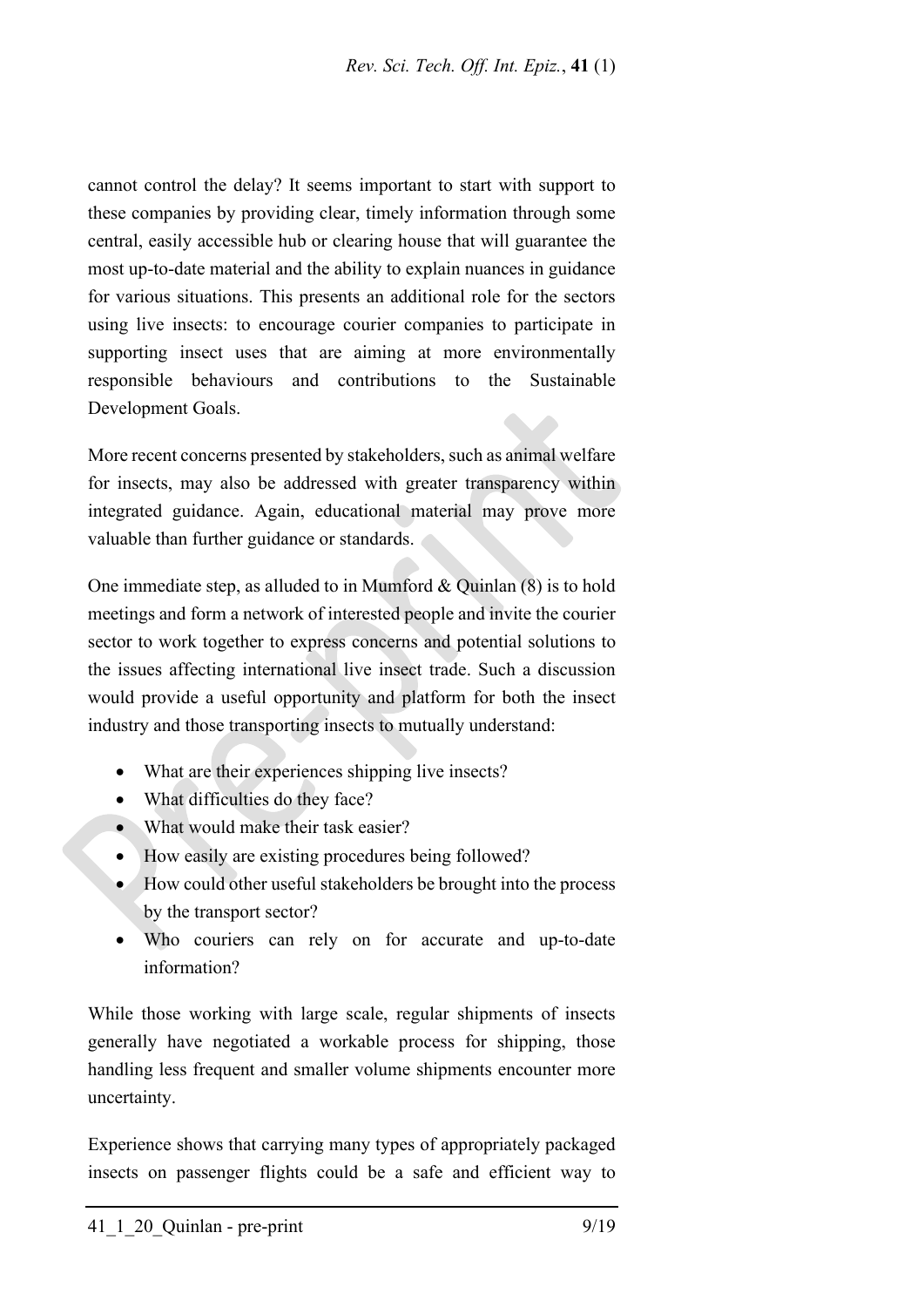transport small quantities of valuable insects for specific purposes, such as research. To ensure safe and efficient transport via this option, there should be appropriate guidance and streamlined procedures agreed with carriers and biosecurity authorities. The option may require some change in the guidance from the International Air Transport Association (IATA) Live Animal Regulations (LAR) (14) to include animals other than companion pets on board. Specific documentation should be required, along with notification to the carrier and subject to approval of the carrier. Not all insect species, uses, sources, or destinations are suitable for hand carriage.

The International Standard on Phytosanitary Measures relating to intentional transport of beneficial organisms, ISPM 3 (15), has been praised particularly for its description of roles and responsibilities of the relevant authorities, in this case the importing and exporting country National Plant Protection Organizations (16). Lack of clarity on which entity is responsible for each aspect of the trade has led to higher risk behaviour, such as undeclared or mislabelled transport of live insects, and risk avoidance, such as refusal of carriage (7).

Table II defines some areas where greater coordination and recognition could make the relationship among the various treaties and guidelines clearer for those implementing them in the live insect trade sector. A joint statement from the international bodies providing global guidance on best practice would further support clarity although the most appropriate lead for some topics remains undefined.

Those international bodies and associations representing various components from source to use in the live insect trade will be central to mapping out a path to more consistent guidance. Clarifying the role of the existing authorities will be a first step. For example, the International Plant Protection Convention (IPPC) community can define how far ISPM 3 should be stretched beyond the mandate of that treaty, and whether it is appropriate to reference or even annex it to other guidance (e.g., 14). The OIE can reach an internal conclusion about the appropriate role of official Veterinary Services in certifying health of insects for shipment.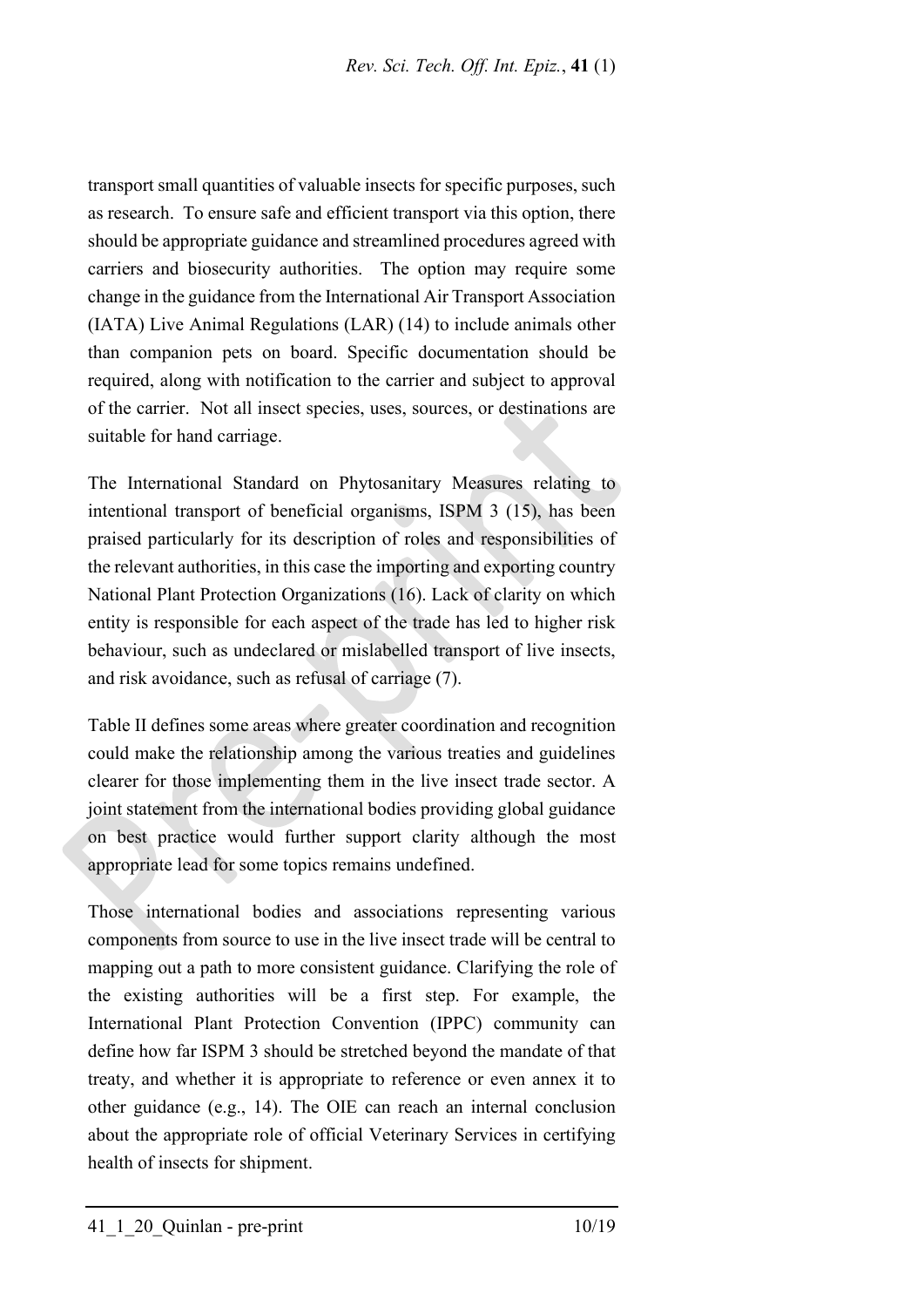### INSERT TABLE II

# **Conclusions**

While risks exist, most unintended insect introductions occur through trade in agricultural commodities, ornamental plants, associated packaging, and movement of people (17), rather than via intentional insect importation. E-commerce, of ornamental plants or other pathways for insect movement, has added to this risk. Many cases of largescale insect trade have longstanding records of safe and successful shipment.

Experience shows successful trade, often at very large scales, is achieved between government programmes, for example, trade in sterile insects, and by the well-established companies for invertebrate biocontrol agent production and distribution. New parties to insect trade, those working with research, innovations and pet sectors, are not always so successful. If live insects are packaged and handled properly, little external risk exists during transport: damage to the insects themselves is the greatest worry. Despite low risks, getting approval to ship the insects in the first place is often a substantial hurdle to trade.

Defining the problem is an important first step to formulating a solution. Drawing up a single set of guidelines that would cover every insect species on all potential routes and for all normal purposes is not feasible, but harmonising concepts and principles should be. Stakeholders would benefit from informal guidance, integrated guidance from different sources, or joint statements from international authorities that align with the existing, related frameworks. Furthermore, we cannot rely on assumptions regarding transport methods: while informal and undeclared transport of live insects is against everyone's interest, hand-carried insects moved in small numbers with appropriate documentation and packaging by responsible parties could resolve a number of the current hurdles if proper procedures and permits are obtained.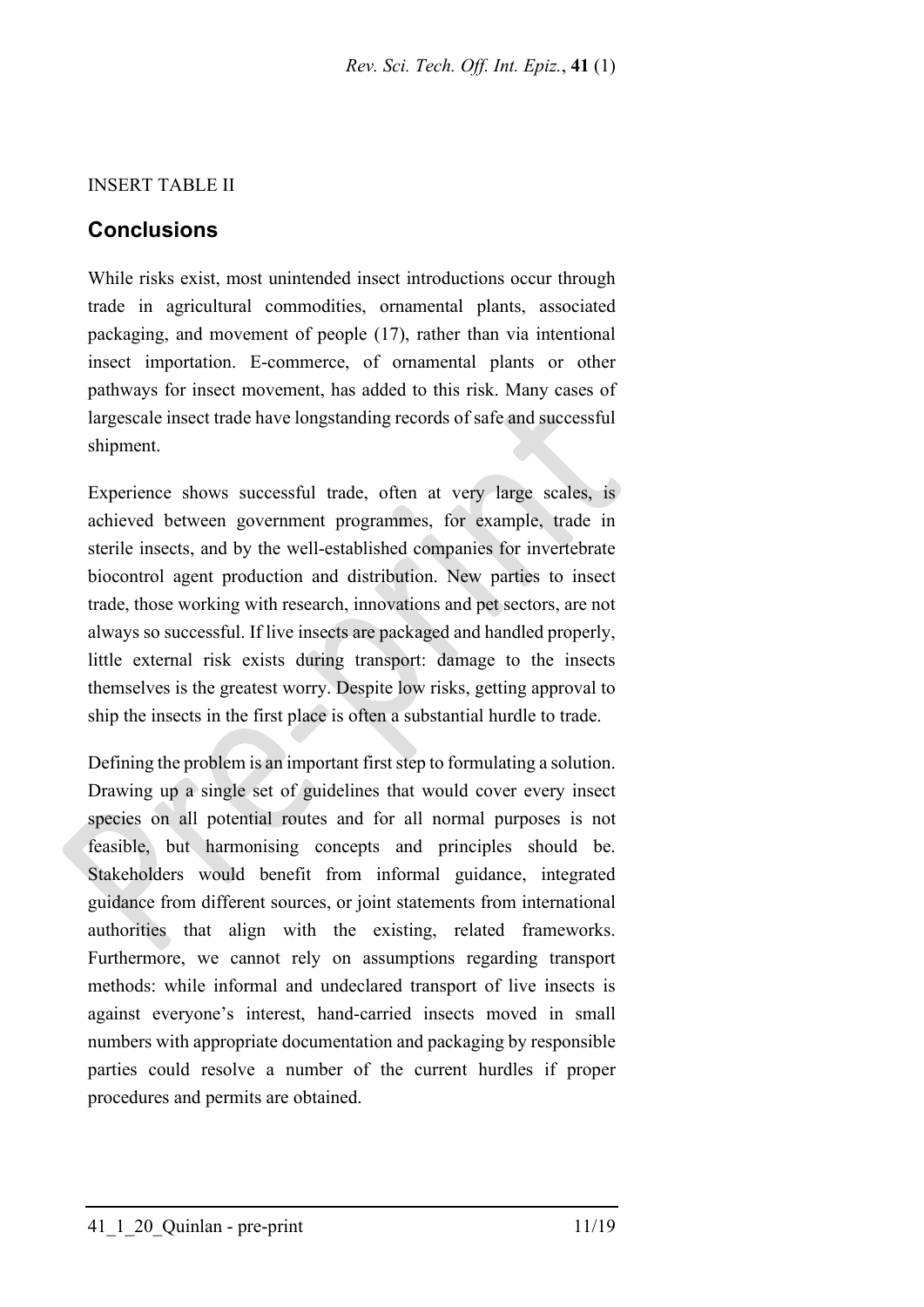# **Acknowledgements**

The authors wish to acknowledge OIE for providing a venue to express a wide range of issues far beyond the remit and thereby to facilitate creation of a network of expertise.

# **References**

1. Centre for Environmental Policy, Imperial College London. (2018). – Transboundary shipments of insects : current and emerging issues. Report prepared for Ninth Meeting of the Inter-agency Liaison Group on Invasive Alien Species held July 9-10, 2018, Montreal, Canada.

2. Kumschick S., Devenish A., Kenis M., Rabitsch W., Richardson D.M. & Wilson J.R.U. (2016). – Intentionally introduced terrestrial invertebrates: patterns, risks, and options for management. *Biol. Invasions*, **18** (4), 1077–1088. doi:10.1007/s10530-016-1086-5.

3. Bressan D. (2017). – How Volcanic Eruptions Disrupt Air Travel. Available at: https://www.forbes.com/sites/davidbressan/2017/11/26/how-volcaniceruptions-disrupt-air-travel/?sh=5551ded324cc (Accessed on 29th March 2022).

4. Bombelli A. (2020). – Integrators' global networks: A topology analysis with insights into the effect of the COVID-19 pandemic. *J. Transp. Geogr.*, **87**, 102815. doi:10.1016/j.jtrangeo.2020.102815.

5. Peterson J. & Treat A. (2008). – The Post-9/11 Global Framework for Cargo Security. *J. Int. Commer. Econ.* United States International Trade Commission, Washington, D.C., United States of America, 30 pp. Available at: https://www.usitc.gov/publications/332/journals/cargo\_security.pdf (Accessed on 24<sup>th</sup> March 2022).

6. Éloit M. (2022). – Preface. *In* Safety, regulatory, and environmental issues related to international trade of insects (J.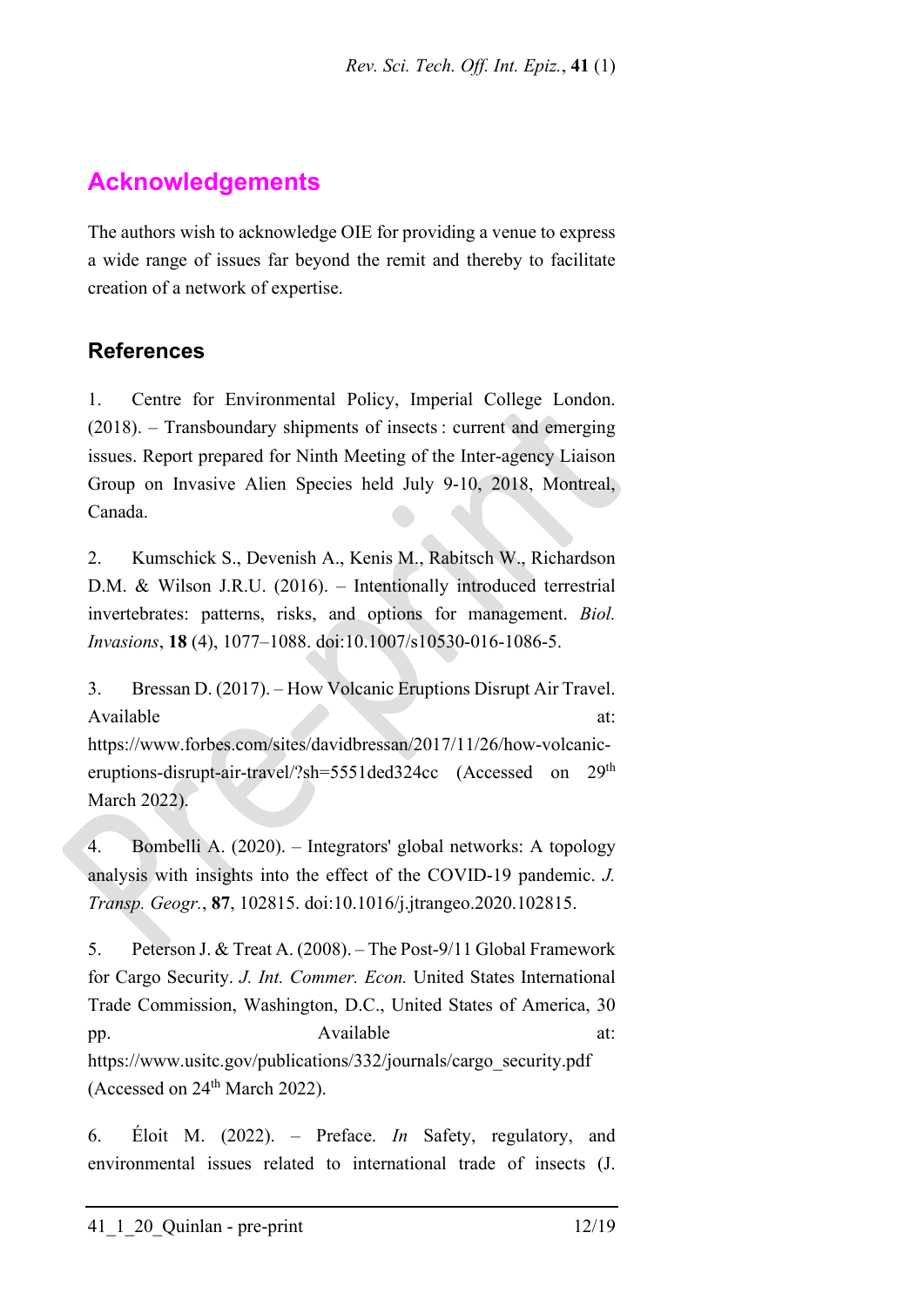Mumford & M.M. Quinlan, eds). *Rev Sci Tech. Off. Int. Epiz.*, **41** (1), XXX–YYY. doi:…

7. Oliva C.F., Chand R., Prudhomme J., Messori S., Torres G., Mumford, J.D., Deme I. & Quinlan M.M. (2022). – International live insect trade: a survey of stakeholders. *In* Safety, regulatory, and environmental issues related to international trade of insects (J. Mumford & M.M. Quinlan, eds). *Rev Sci Tech. Off. Int. Epiz.*, **41** (1), XXX–YYY. doi:…

8. Mumford J. & Quinlan M.M. (2022). – Opportunities and recommendations for improved international shipment of live insects. *In* Safety, regulatory, and environmental issues related to international trade of insects (J. Mumford & M.M. Quinlan, eds). *Rev Sci Tech. Off. Int. Epiz.*, **41** (1), XXX–YYY. doi:…

9. Cook K.R. & Parks A.L. (2022). − The international exchange of *Drosophila melanogaster* strains. *In* Safety, regulatory, and environmental issues related to international trade of insects (J. Mumford & M.M. Quinlan, eds). *Rev Sci Tech. Off. Int. Epiz.*, **41** (1), XXX–YYY. doi:…

10. World Organisation for Animal Health (OIE) (2021). – Chapter 2.1. Import Risk Analysis. In Terrestrial Animal Health Code 29th ed., World Organisation for Animal Health (OIE), Paris, France Available at: https://www.oie.int/en/what-we-do/standards/codes-andmanuals/terrestrial-code-online-

access/?id=169&L=1&htmfile=chapitre\_import\_risk\_analysis.htm (accessed on 31 March 2022).

11. O'Brochta D.A., Tonui W.K., Dass B., & James, S. (2020). – Cross-sectional survey of biosafety professionals regarding genetically modified insects. *Applied Biosafety*. 25:1 pp 19-27. http://doi.org/10.1177/1535676019888047

12. Quinlan M.M., Mumford J.D., Messori S., Enkerlin W.R., Shimura J., Smith L., Dass B., Oliva C.F., Nelson C., Chand R. & Torres G. (2022). – Issues and gaps in international guidance and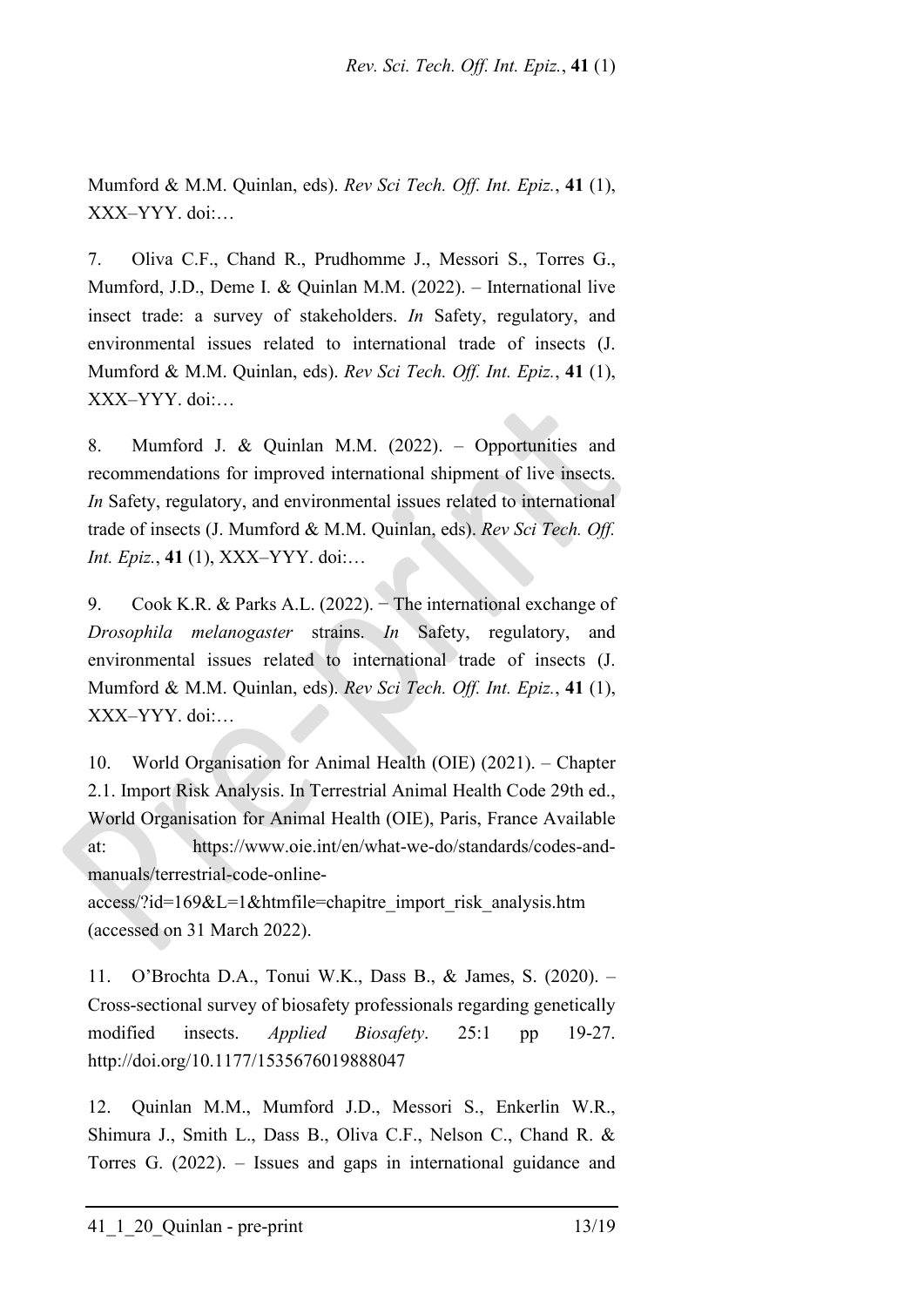national regulatory systems affecting international live insect trade . *In*  Safety, regulatory, and environmental issues related to international trade of insects (J. Mumford & M.M. Quinlan, eds). *Rev Sci Tech. Off. Int. Epiz.*, **41** (1), XXX–YYY. doi:…

13. Convention on Biological Diversity United Nations (CBD) (2011). − Nagoya Protocol on Access to Genetic Resources and the Fair and Equitable Sharing of Benefits Arising from Their Utilization to the Convention on Biological Diversity. Secretariat of the Convention on Biological Diversity United Nations Environmental Programme, Montreal, Canada. Available at: https://www.cbd.int/abs/doc/protocol/nagoya-protocol-en.pdf (accessed on 26 October 2021) (accessed on 31 March 2022).

14. IATA. (2021). − Live Animals Regulations (LAR): 2022 (48th ed.). IATA, Montreal, Canada. 543pp.

15. Food and Agriculture Organization of the United Nations (FAO). (2017). – ISPM No. 3: Guidelines for the export, shipment, import and release of biological control agents and other beneficial organisms. Rome, Italy. Latest version of all International Standards for Phytosanitary Measures will appear here: https://www.ippc.int/en/coreactivities/standards-setting/ispms/

16. Kairo M.T.K., Cock M.J.W. & Quinlan M.M. (2003). – An assessment of the use of the Code of Conduct for the Import and Release of Exotic Biological Control Agents (ISPM No. 3) since its endorsement as an international standard. *Biocontrol News Inf.*, **24** (1),  $15-27.$ 

17. Meurisse N., Rassati D., Hurley B.P., Brockerhoff E.G. & Haack R.A. (2019). – Common pathways by which non-native forest insects move internationally and domestically. *J. Pest Sci.*, **92,** 13–27. doi:10.1007/s10340-018-0990-0.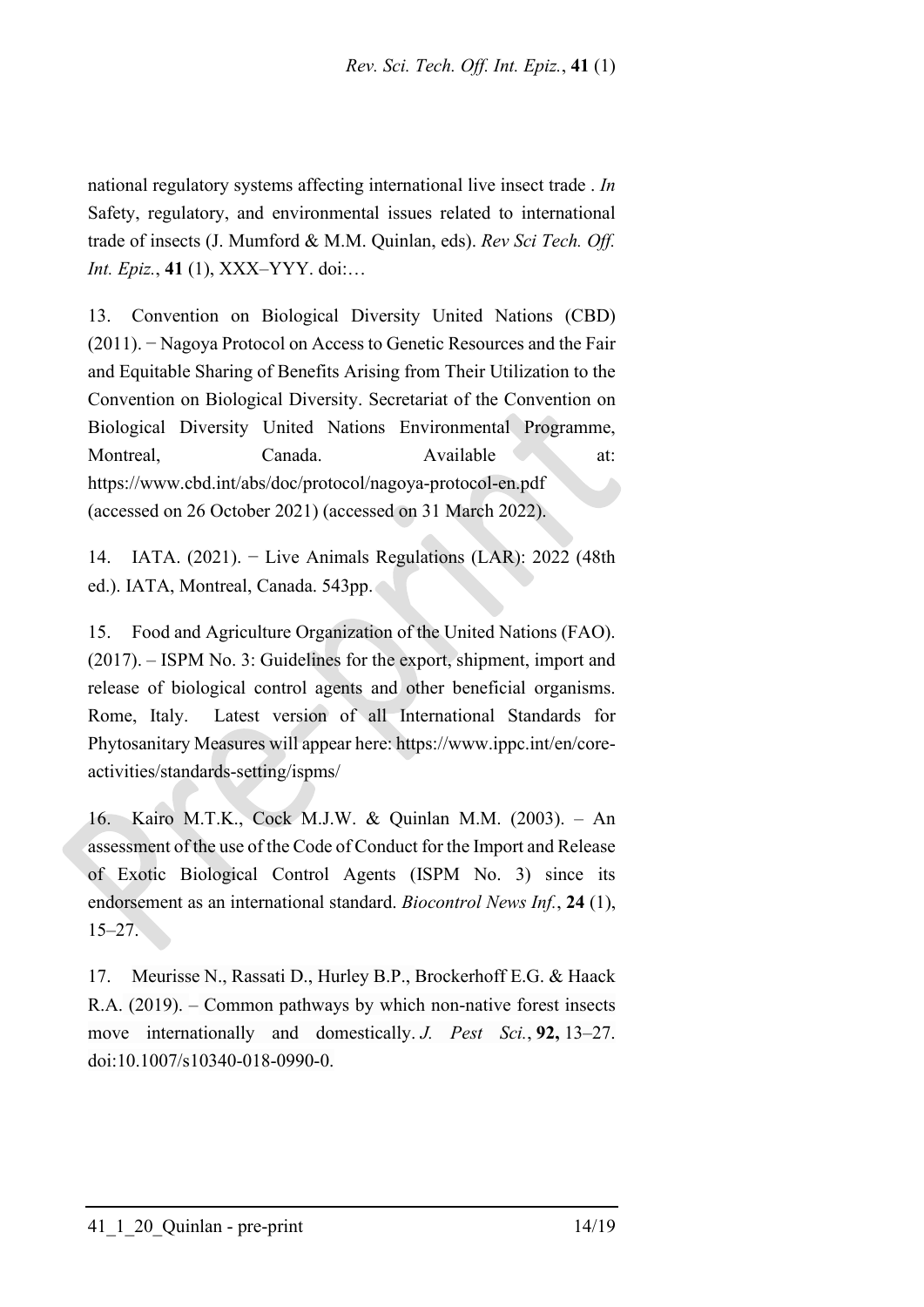### **Table I**

Roles and responsibilities during transport of live insects

| Use at destination                                                                                 | <b>Shipper</b>                                                                                                                                                                                                                                                                                                                                                          | <b>Carrier / Freight Forwarder</b>                                                                                                                                                                                                                                                                                                                                                                                                                                     | <b>Receiver</b>                                                                                                                                                                                                                                                                                                                    | <b>End User</b>                                                                  |
|----------------------------------------------------------------------------------------------------|-------------------------------------------------------------------------------------------------------------------------------------------------------------------------------------------------------------------------------------------------------------------------------------------------------------------------------------------------------------------------|------------------------------------------------------------------------------------------------------------------------------------------------------------------------------------------------------------------------------------------------------------------------------------------------------------------------------------------------------------------------------------------------------------------------------------------------------------------------|------------------------------------------------------------------------------------------------------------------------------------------------------------------------------------------------------------------------------------------------------------------------------------------------------------------------------------|----------------------------------------------------------------------------------|
| Non-confined research/<br>education<br><b>Confined research</b><br><b>Pets/ Recreational/ Zoos</b> | • Assure the integrity of the<br>consignment<br>• Ensure the correct<br>documentation is provided to<br>carrier*<br>• Advance discussion with End<br>User whether additional<br>documentation (e.g., material<br>transfer agreement or MTA) or<br>conditions are required for their<br>institution/use<br>• Possible efforts to obtain "safe-<br>use" status recognised | Routing: ensure appropriate routing<br>(shortest or most secure route)<br>Transhipment: when transfers are<br>necessary, precautions must be taken<br>to assure special care, expeditious<br>handling in transit<br>• Verify that the shipment complies with<br>marking and labelling requirements,<br>and documentation requirements<br>• Track the shipment; send prior notice<br>documentation for inspection,<br>clearance<br>Ensure delivery respects the shipper | • Ensure the Nagoya Protocol*<br>requirements are met<br>Obtain the necessary<br>$\bullet$<br>authorisation(s) from national<br>authorities for the importation<br>• Provides the sender with the<br>required documentation<br>• Possible bulk delivery and<br>redistribution for small batches<br>of unusual and varied specimens | • Responsible use<br>• Measures to<br>prevent release<br>into the<br>environment |
| <b>Confined rearing (colony</b><br>starters)                                                       | • Certificate of analysis or other<br>documentation of taxonomic<br>identity (including strains)<br>• Certify health status /Non<br>contamination by parasites or<br>pathogens                                                                                                                                                                                          | requirements                                                                                                                                                                                                                                                                                                                                                                                                                                                           | • Obtain the necessary<br>authorisation(s) from national<br>authorities for the importation<br>• Provides the sender with the<br>required documentation                                                                                                                                                                            | • No release in the<br>environment                                               |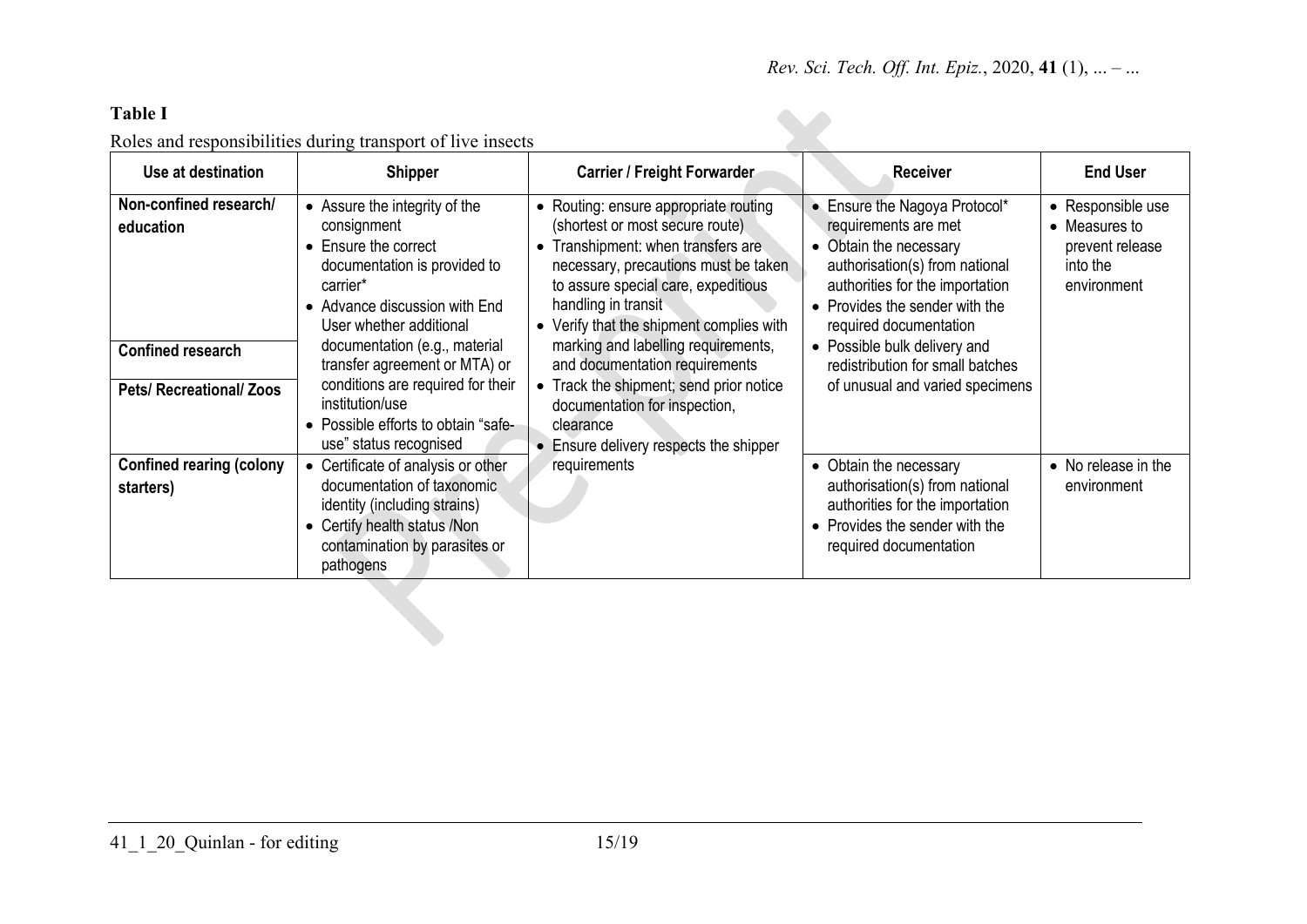*Rev. Sci. Tech. Off. Int. Epiz.*, **41** (1)

| <b>Greenhouse commercial</b><br>release                | • Warranty that the product<br>respects the purpose intended<br>(e.g. sterilized, marked)<br>• Biosecurity protocols and<br>tracking systems<br>• Assure the integrity of the<br>consignments<br>• Batch or process health<br>certification<br>• Ensure correct documentation |  | • Respects<br>conditions of use<br>authorisation: no<br>release in the<br>environment |
|--------------------------------------------------------|-------------------------------------------------------------------------------------------------------------------------------------------------------------------------------------------------------------------------------------------------------------------------------|--|---------------------------------------------------------------------------------------|
| <b>Field releases</b><br>(commercial/<br>conservation) |                                                                                                                                                                                                                                                                               |  | • Ensure releases<br>are free of<br>contaminants                                      |
| * Nagoya Protocol (11)                                 |                                                                                                                                                                                                                                                                               |  |                                                                                       |
|                                                        |                                                                                                                                                                                                                                                                               |  |                                                                                       |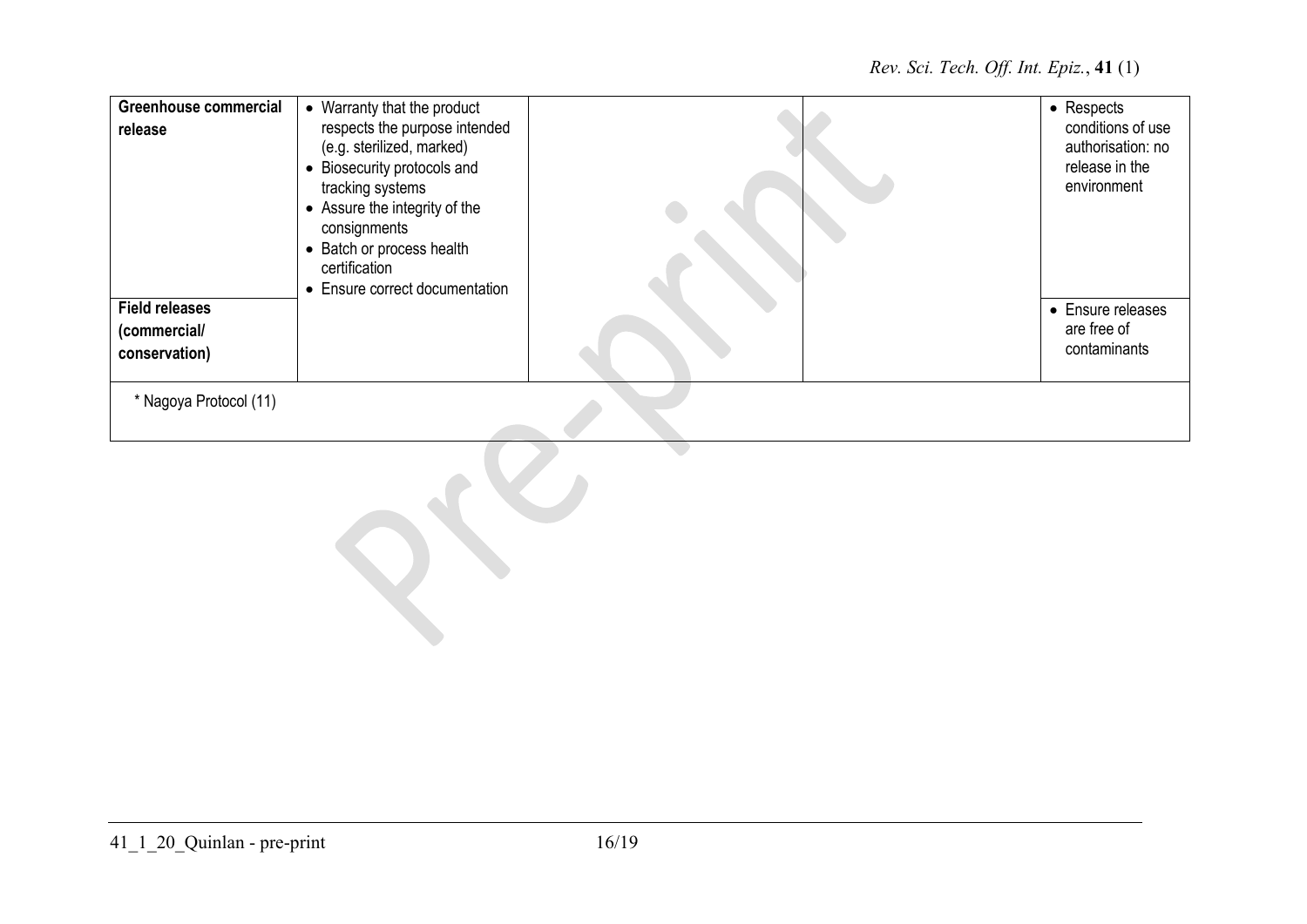# **Table II**

Topics for authorities relating to live insect trade to clarify before proceeding to coordination and additional guidance

| Viable insects (which will remain in confined conditions, e.g. for research in a lab) |                                                                                                                                                                                                                                                                                                                                                                                                                                                |  |  |  |
|---------------------------------------------------------------------------------------|------------------------------------------------------------------------------------------------------------------------------------------------------------------------------------------------------------------------------------------------------------------------------------------------------------------------------------------------------------------------------------------------------------------------------------------------|--|--|--|
| Insects to start<br>research colonies                                                 | What are the responsibilities of those sending seed populations for research settings? Are MTAs sufficient for control over conditions of<br>use by receiving entities? Are the 'self-regulation' initiatives such as under associations sufficient guidance or are legally-binding<br>approaches required? Can this area be covered by an international agreement or standard, such as ISPM 3 to avoid inconsistencies and<br>save resources? |  |  |  |
| Insects for use in<br>research                                                        | Should model organisms for biomedical research (especially Drosophila melanogaster) receive special treatment to expedite delivery<br>based on low risk and the large number of shipments?<br>If a special category is allowed for transport of live insects designated to remain in a research setting, what national entity would be<br>appropriate to ensure these conditions are met?                                                      |  |  |  |
|                                                                                       | Review how the successful precedent for <i>Drosophila</i> shipments as 'beneficial' and 'low risk' could be extended to other common research<br>applications, based on risk profile and the large number of shipments                                                                                                                                                                                                                         |  |  |  |
| Viable insects (which must be released in order to serve their function)              |                                                                                                                                                                                                                                                                                                                                                                                                                                                |  |  |  |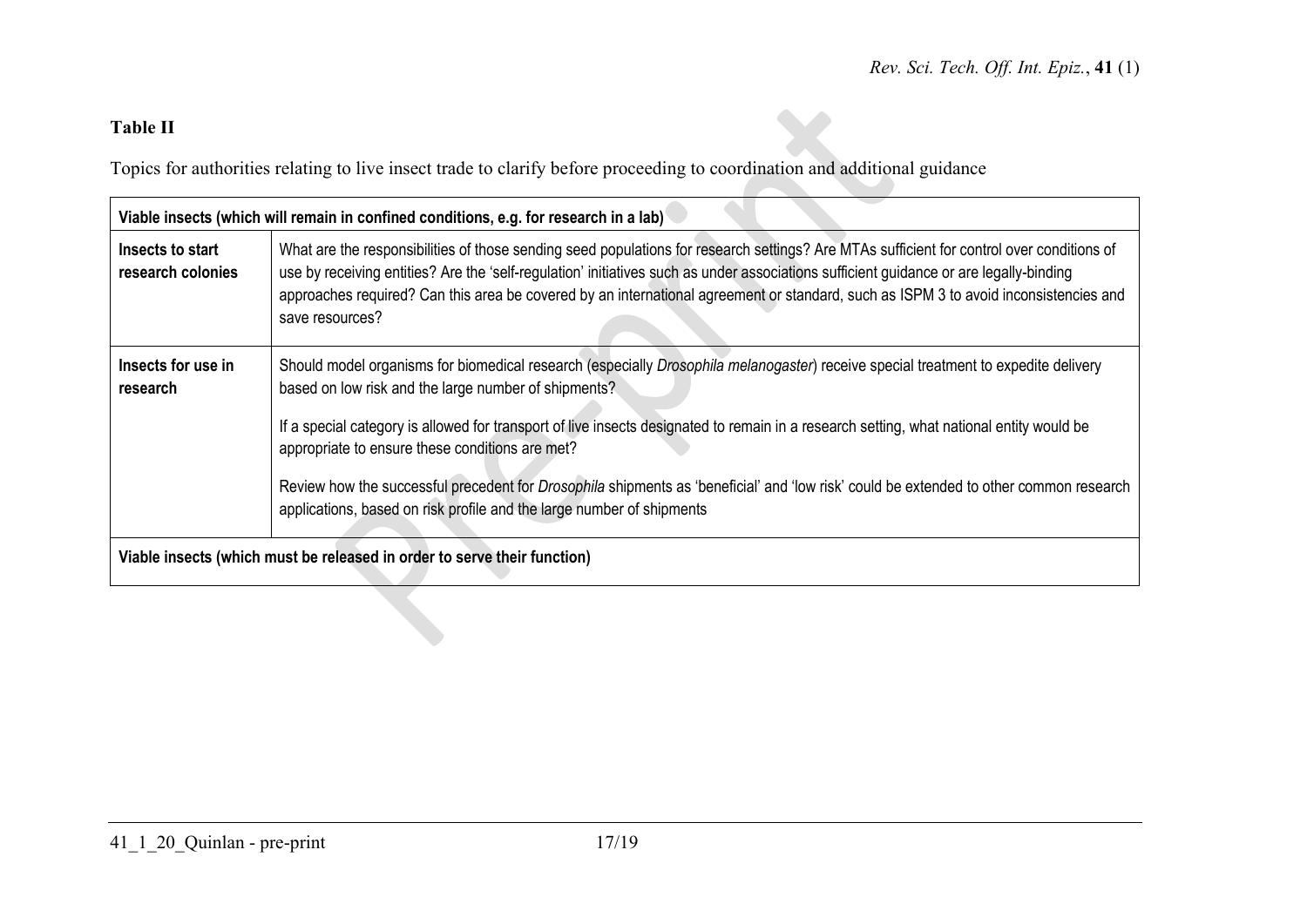| Biocontrol,<br>pollinators, and other<br>beneficial insects       | Review the current successful shipping processes in this sector as a basis for wider guidance                                                                                                                                                                                                                                                                                                                                                                                                                                                    |  |  |
|-------------------------------------------------------------------|--------------------------------------------------------------------------------------------------------------------------------------------------------------------------------------------------------------------------------------------------------------------------------------------------------------------------------------------------------------------------------------------------------------------------------------------------------------------------------------------------------------------------------------------------|--|--|
|                                                                   | Extend examples of pre-designated 'Beneficial insects' that are recognised for transport                                                                                                                                                                                                                                                                                                                                                                                                                                                         |  |  |
|                                                                   | IPPC – clarify appropriate use of ISPM 3 and Phytosanitary Certificates for live insect trade? What is the scope of use and limitations? An<br>official statement would be far reaching in terms of consistency in requests for this documentation.                                                                                                                                                                                                                                                                                              |  |  |
|                                                                   | OIE – clarify appropriate use of Sanitary Certificates in terms of health of insects other than Apis and Bombus spp.                                                                                                                                                                                                                                                                                                                                                                                                                             |  |  |
|                                                                   | OIE, IPPC, Convention on Biological Diversity (CBD) – is there a way to coordinate shipment of insect pollinators that combines the very<br>few notifiable diseases relevant to insects that are monitored by OIE with other requirements to maintain global pollinator health and<br>biodiversity?                                                                                                                                                                                                                                              |  |  |
|                                                                   | Could an international label address all issues in one place (e.g., status with the Convention on International Trade in Endangered<br>Species of Wild Fauna and Flora, CITES)?                                                                                                                                                                                                                                                                                                                                                                  |  |  |
| Sterile or modified<br>insects for areawide<br>control programmes | The Food and Agriculture Organization (FAO) and the International Atomic Energy Agency (IAEA) have overseen much of this research,<br>transport, and trade over many decades. Can their role be augmented to cover area-wide control programmes outside the<br>intergovernmental agreements? Needs to include those not treated with irradiation, as well as existing oversight for radiation-induced<br>sterility. What would need to change in the terms of authority to facilitate this, and would there be any other entities better suited? |  |  |
| Pet and educational<br>use                                        | How to organise coordination to ensure rare species and marginal habitats are not over-exploited? While these may not be intentionally<br>released, what can be put into place to reduce the probability of escape or release into the environment? What authorities should<br>oversee this trade?                                                                                                                                                                                                                                               |  |  |